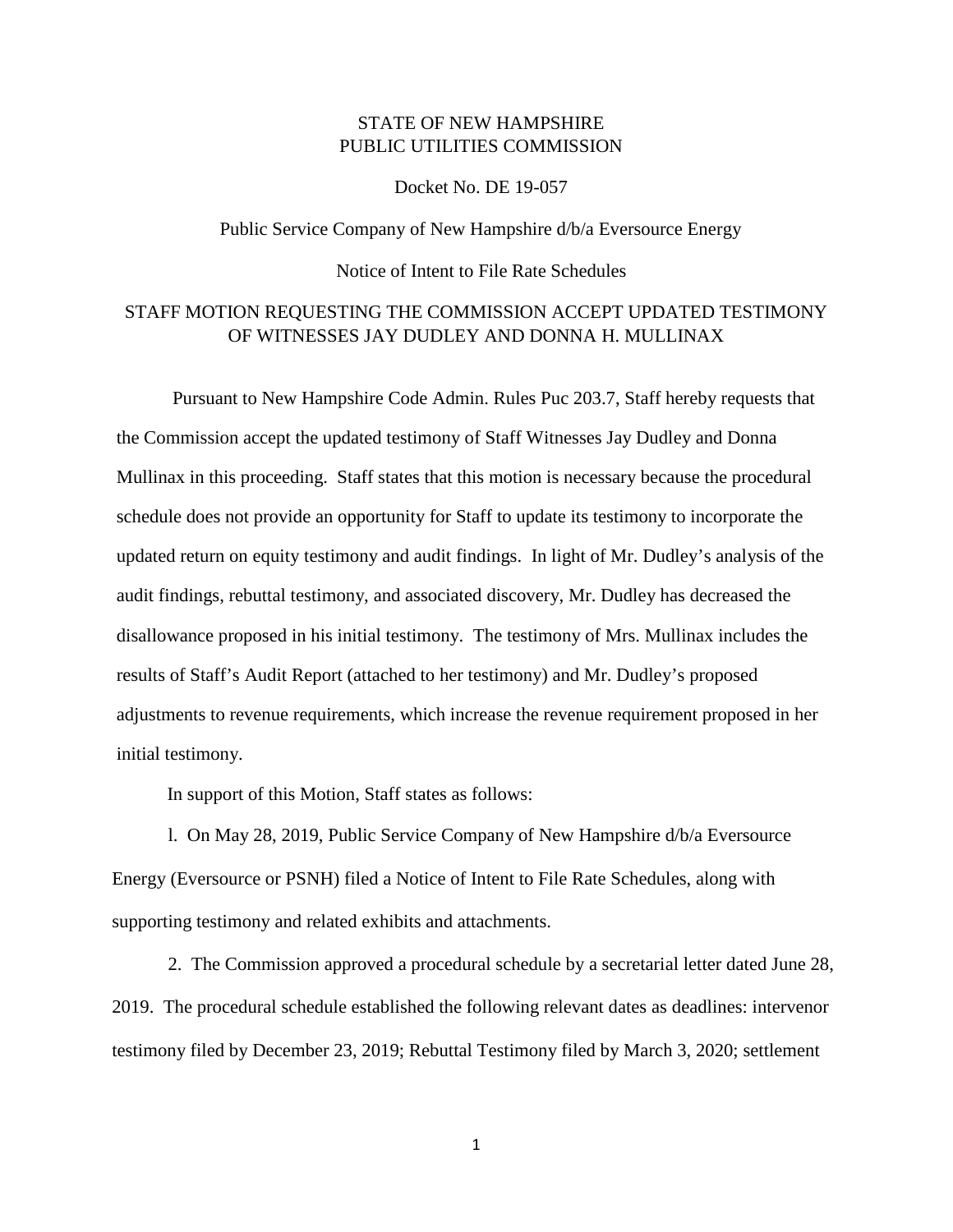discussions held March 24 and March 25, 2020; and hearings held April 14, 15, 16, 22 and 23, 2020.

3. Pursuant to the schedule, Staff filed testimony on December 23, 2019. Staff reserved the right via a placeholder within the testimony of Mrs. Mullinax to update its revenue requirement calculation based on the findings of an ongoing Staff audit of PSNH's historical test year results. *See*, Testimony of Donna H. Mullinax, p. 18, lines 1-13. (Tab 70) PSNH filed rebuttal testimony on March 3, 2020 and did not object to Staff's reservation. Staff filed data request on PSNH's rebuttal testimony on March 10, 2020, and PSNH provided responses a week later. The Staff audit was completed on March 25, 2020.

4. In response to the outbreak of Covid-19 in the State, New Hampshire Governor Christopher Sununu issued Executive Order 2020-04, declaring a state of emergency. Based on the declaration of emergency, on March 19, 2020, Staff filed a letter requesting that the Commission cancel the March dates reserved for settlement discussion, and designate the April hearing dates as settlement discussion dates. The Commission granted this request by secretarial letter dated March 20, 2020. On March 24, 2020, with agreement from Eversource, Staff filed an additional request, for a three-month extension of the procedural schedule in this proceeding delaying the hearing dates until late June or early July 2020. The Commission issued a secretarial letter declaring Staff's proposal a motion, and allowing parties 10 days for comment.

5. Governor Sununu issued a number of additional emergency orders related to the operations of state government, including Emergency Order #29 (April 24, 2020), which authorized the Public Utilities Commission to allow up to an additional six months to investigate rate schedules proposed by a public utility.

2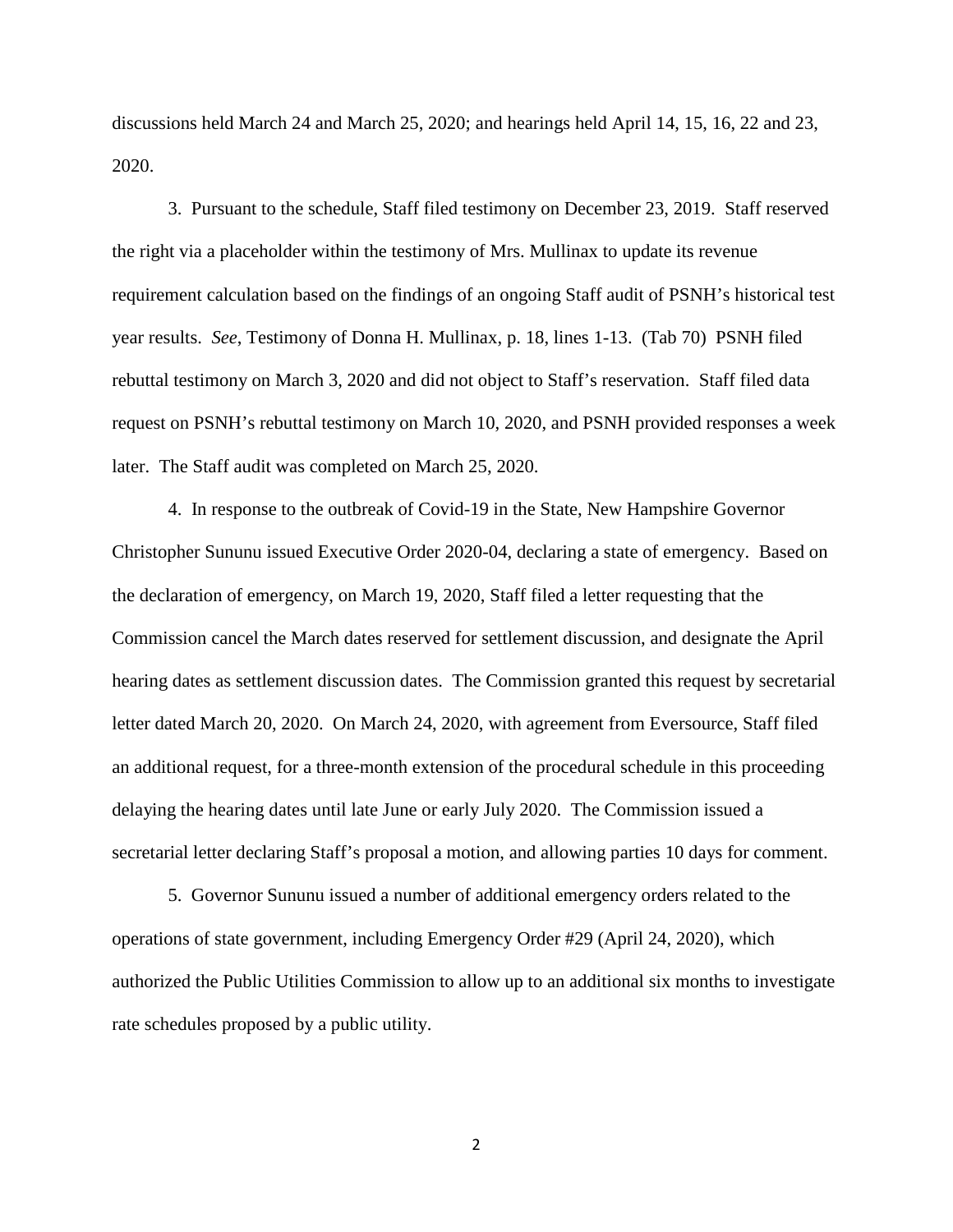6. The AARP, an intervenor in this proceeding, filed a motion with the Commission requesting the Commission order PSNH to update its permanent rate request in light of the changed economic circumstances resulting from the Covid-19 pandemic. The AARP motion also requested that the Commission suspend the temporary rates approved in Order No. 26,265 (June 27, 2019).

7. On June 16, 2020, the Commission issued Order No. 26,363, denying the motion of AARP to suspend temporary rates, and denying in part the request of AARP to order PSNH to update its testimony, with one exception. In Order No. 26,363, the Commission directed PSNH to update its testimony on capital structure and return on equity as a result of changed economic circumstances attributable to the pandemic. The Commission also used the emergency authority granted by the Governor's April 24, 2020 executive order, and extended the deadline for the docket by six months.

8. When Mr. Dudley prepared is prefiled testimony, he based his calculation of a recommended disallowance based on the information provided by Eversource in response to discovery on PSNH's initial testimony. During the delay in this proceeding, and after finalization of the Staff audit, Mr. Dudley took the time to carefully review the Staff audit and the additional information he received from PSNH in response to Staff data requests on the rebuttal testimony. This information was not available to him when he prepared his initial testimony. After a comprehensive review of the new information, Mr. Dudley updated the proposed disallowance, reducing the recommended disallowance by \$13.5 million.

9. Staff moves that Mr. Dudley's testimony be entered into the record at this time. Staff recommends that Eversource and other intervenors have the opportunity to conduct discovery on the revised testimony according to the same period allowed for discovery on updated capital

3